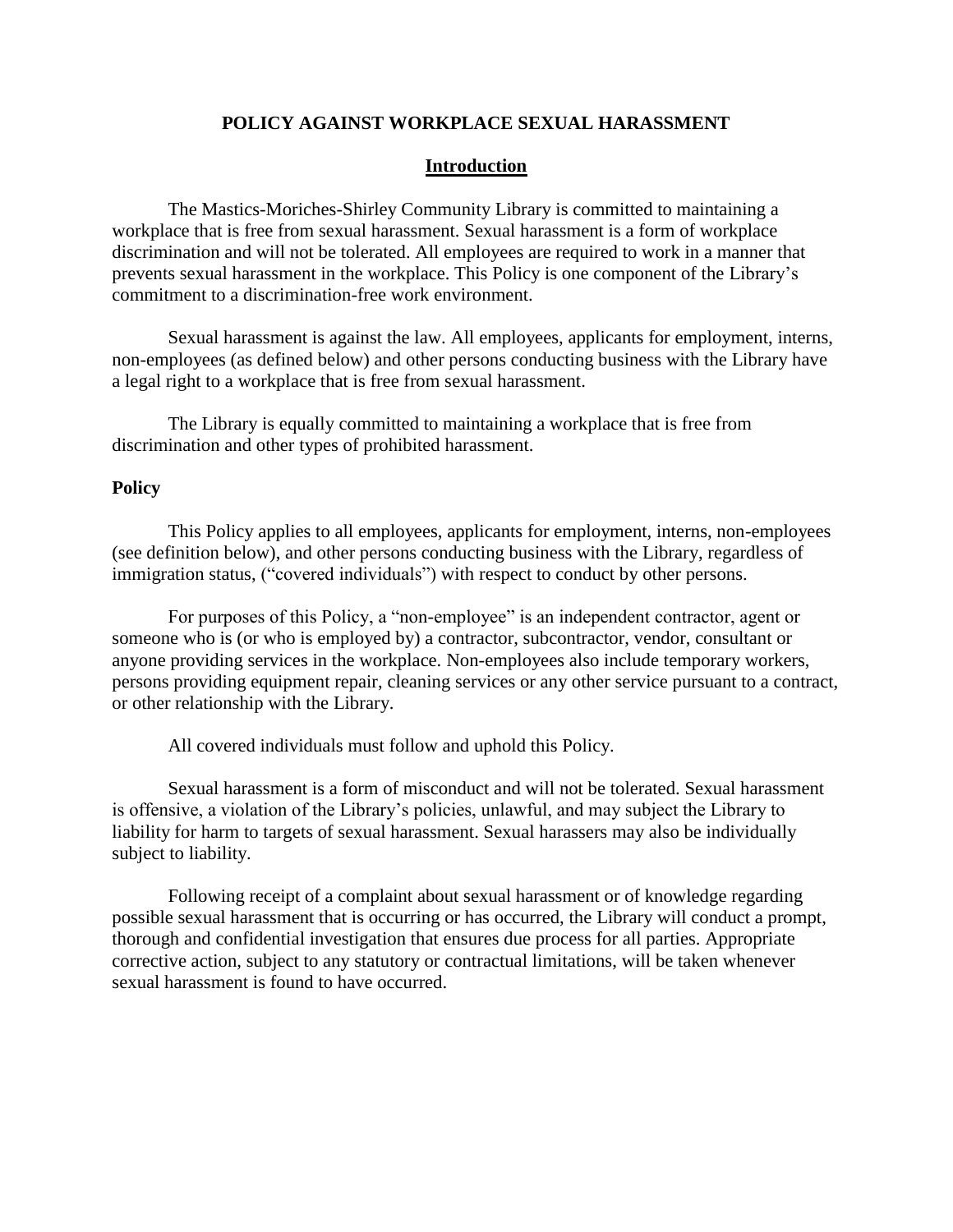## **What is "Sexual Harassment?"**

Sexual harassment is a form of sex discrimination and is unlawful pursuant to federal, State and (where applicable) local law. Sexual harassment includes harassment on the basis of sex, sexual orientation, self-identified or perceived sex, gender expression, gender identity and the status of being transgender.

Sexual harassment includes unwelcome conduct that is of a sexual nature or that is directed at an individual because of his/her sex, sexual orientation, gender identity or transgender status when:

- the conduct has the purpose or effect of unreasonably interfering with an individual's work performance or creating an intimidating, hostile or offensive work environment, even if the reporting individual is not the intended target of the sexual harassment;
- the conduct is made either explicitly or implicitly a term or condition of employment; or
- submission to or rejection of the conduct is used as the basis for employment decisions affecting an individual's employment.

A sexually harassing hostile work environment includes, but is not limited to, words, signs, jokes, pranks, intimidation or physical violence that are of a sexual nature, or that are directed at an individual because of his/her sex, sexual orientation, gender identity or transgender status. Sexual harassment also consists of any unwanted verbal or physical advances, sexually explicit derogatory statements or sexually discriminatory remarks made by someone that are offensive or objectionable to the recipient, which cause the recipient discomfort or humiliation or that interfere with his/her job performance.

Sexual harassment also occurs when a person in authority tries to trade job benefits for sexual favors. Job benefits may include hiring, promotion, continued employment or any other terms, conditions or privileges of employment. This is also called "*quid pro quo*" harassment.

Any covered individual who believes that he/she is being or has been sexually harassed should report the sexual harassment so that any violation of this Policy can be promptly corrected. Any sexually harassing conduct, even a single incident, can be addressed pursuant to this Policy.

## **Examples of Sexual Harassment**

The following describes some of the types of acts that are strictly prohibited and that may constitute unlawful sexual harassment:

• Physical acts of a sexual nature including: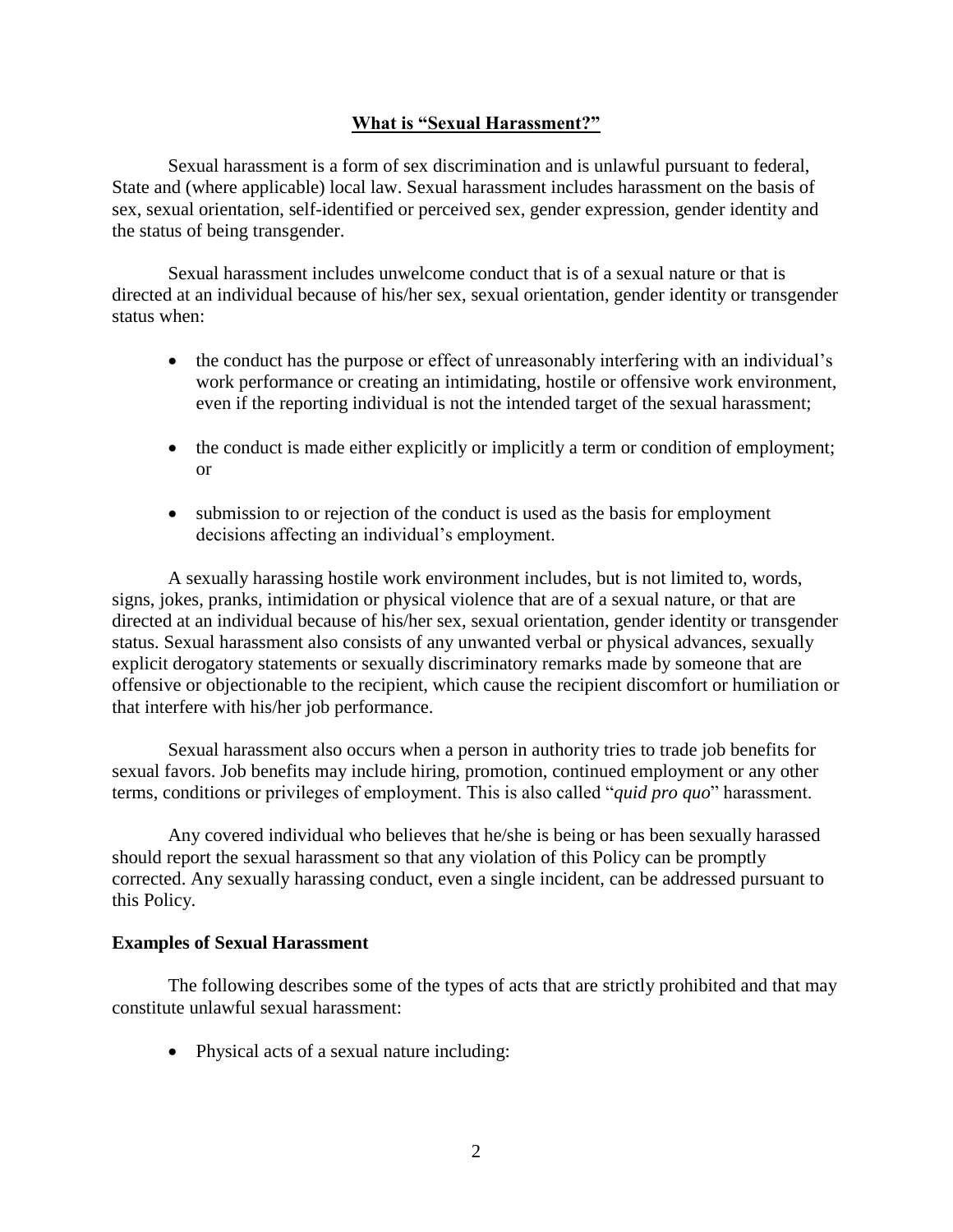- o Touching, pinching, patting, kissing, hugging, grabbing, brushing against another person's body or poking another person's body; and
- o Rape, sexual battery, molestation or attempts to commit these assaults.
- Unwanted sexual advances or propositions including:
	- o Requests for sexual favors accompanied by implied or overt threats concerning the target's job performance evaluation, a promotion or other job benefits or detriments; and
	- o Subtle or obvious pressure for unwelcome sexual activities.
- Sexually oriented gestures, noises, remarks, jokes or comments about a person's sexuality or sexual experience that creates a hostile work environment.
- Sex stereotyping which occurs when conduct or personality traits are considered inappropriate simply because they may not conform to other people's ideas or perceptions about how individuals of a particular sex should act or look.
- Sexual or discriminatory displays or publications anywhere in the workplace including:
	- o Displaying pictures, posters, calendars, graffiti, objects, promotional material, reading materials or other materials that are sexually demeaning or pornographic. This includes displays on workplace computers, cell phones or other electronic devices and sharing these displays while in the workplace.
- Hostile actions taken against an individual because of his/her sex, sexual orientation, gender identity or transgender status, including:
	- o Interfering with, destroying or damaging a person's workstation, tools or equipment, or otherwise interfering with the person's ability to perform the job;
	- o Sabotaging a person's work; and
	- o Bullying, yelling or name-calling.

## **Who Can be a Target of Sexual Harassment?**

Sexual harassment can occur between or among any individuals, regardless of their sex or gender. New York Law protects covered individuals from sexual harassment. Sexual harassers can be a superior, a subordinate, a co-worker or anyone in the workplace including another covered individual or any other person, including a visitor.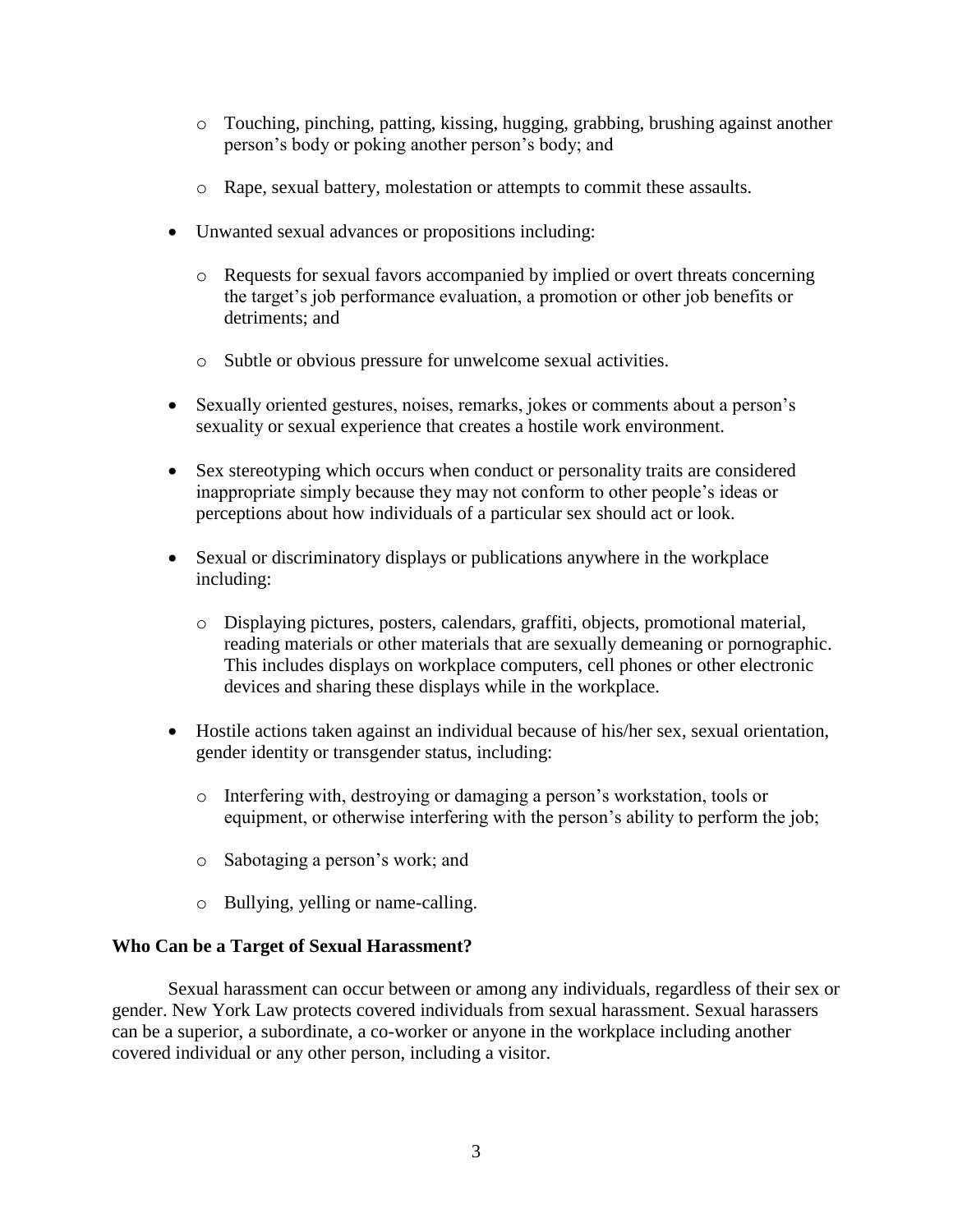### **Where Can Sexual Harassment Occur?**

Unlawful sexual harassment is not limited to the physical workplace itself. It can also occur outside of the workplace while covered individuals are traveling for work or at employersponsored events, programs, activities or parties. Calls, texts, emails, and social media usage can constitute unlawful workplace harassment even if they occur away from the workplace premises, on personal devices or outside of work hours.

## **Retaliation is Prohibited**

Retaliation against anyone who, in good faith, complains, provides information or assists in an investigation of suspected sexual harassment as a witness or otherwise will not be tolerated.

No covered individual will be subject to adverse action(s) (*e.g.*, being discharged, disciplined, discriminated against; *etc.*) because that person, in good faith, reports an incident of sexual harassment, provides information, or otherwise participates in any investigation of a sexual harassment complaint.

Appropriate corrective action, subject to any statutory or contractual limitations, including, but not limited to, disciplinary action, termination of employment and/or termination of any contractual or other relationship with the Library will be implemented.

Unlawful retaliation can be any action that could discourage a covered individual from coming forward to make or support a sexual harassment claim. Adverse action need not be jobrelated or occur in the workplace to constitute unlawful retaliation (*e.g.*, threats of physical violence outside of work hours).

Retaliation is unlawful pursuant to federal, State and (where applicable) local law. The New York State Human Rights Law protects any individual who has engaged in "protected activity." Protected activity occurs when a person has, in good faith:

- made a complaint of sexual harassment, either internally or with any antidiscrimination agency;
- testified or assisted in a proceeding involving sexual harassment pursuant to the Human Rights Law or other anti-discrimination law;
- opposed sexual harassment by making a verbal or informal complaint to management, or by simply informing a supervisor or manager of harassment;
- reported that another employee has been sexually harassed; or
- encouraged a fellow employee to report sexual harassment.

Even if the alleged sexual harassment does not rise to the level of a violation of law, the individual is protected from retaliation if he/she had a good faith belief that the practices were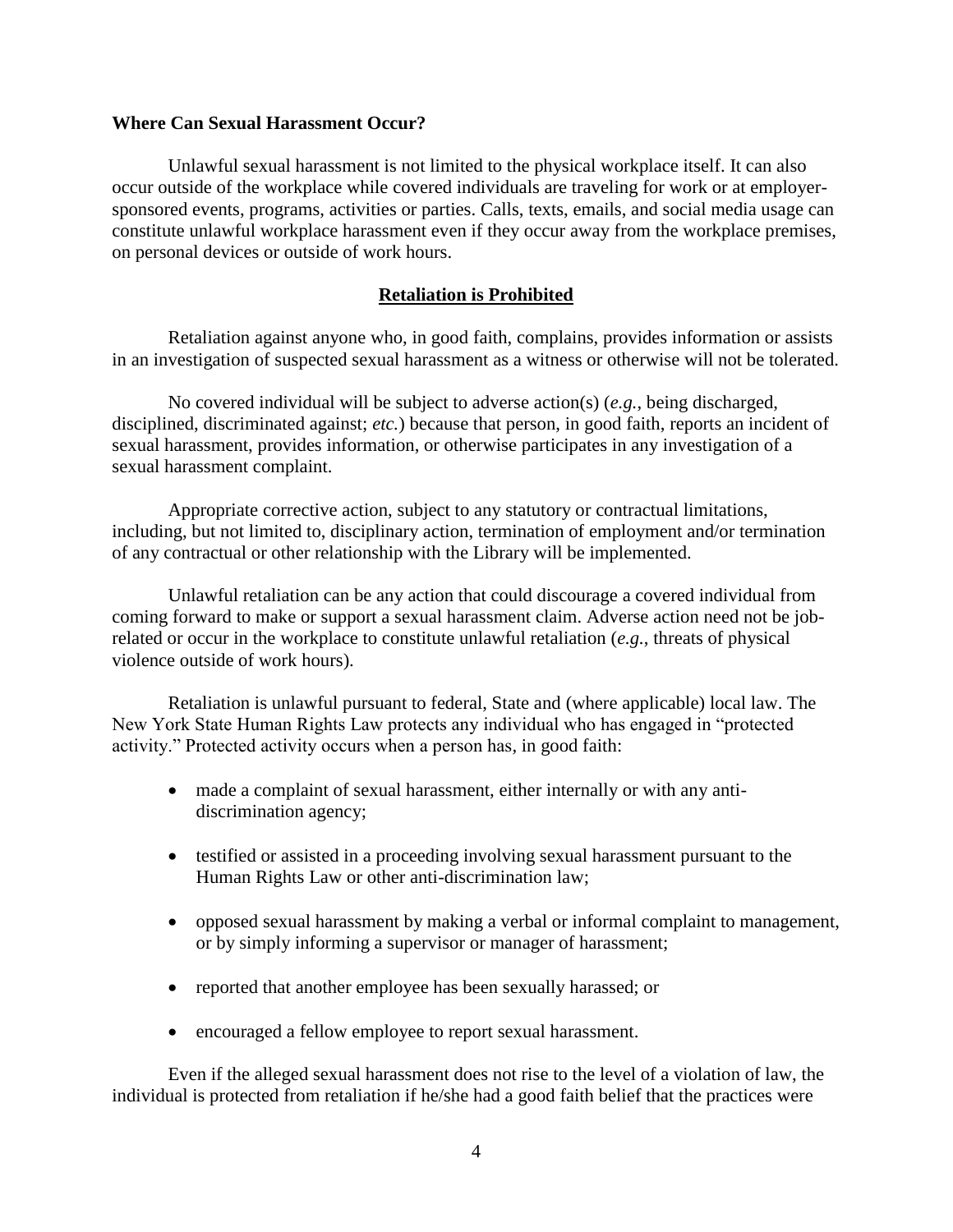unlawful. The retaliation provision is not intended, however, to protect persons making intentionally false charges of sexual harassment.

Any covered individual who believes that he/she has been a target of any acts of retaliation in violation of this Policy should immediately report that conduct to a Supervisor or Department Head. If the complaint involves or the individual is hesitant to report to Supervisor or Department Head, the individual should report the conduct to the Library Director or Business Manager. If the complaint involves or the individual is hesitant to report to the Library Director or Business Manager, the individual is encouraged to report the behavior to a Library Trustee.

Contact information for these individuals can be found under the **STAFF** link on the Library's intranet home page.

Anyone who believes that he/she has been a target of prohibited retaliation may seek legal remedies, as explained below in the section on "Legal Protections."

### **Reporting Sexual Harassment**

Preventing sexual harassment is everyone's responsibility. The Library cannot prevent or remedy sexual harassment unless we know about it.

All covered individuals are encouraged to report any behavior that may constitute sexual harassment in violation of this Policy to a Supervisor or Department Head. If the complaint involves or the individual is hesitant to report to Supervisor or Department Head, the individual should report the conduct to the Library Director or Business Manager. If the complaint involves or the individual is hesitant to report to the Library Director or Business Manager, the individual is encouraged to report the behavior to a Library Trustee.

Contact information for these individuals can be found under the **STAFF** link on the Library's intranet home page.

Anyone who witnesses or becomes aware of a potential instance of sexual harassment should also report this behavior to one of the above individuals.

Reports of sexual harassment may be made orally or in writing. A form for submission of a written complaint is attached to this Policy, and all covered individuals are encouraged to use this complaint form. If a covered individual reports sexual harassment on behalf of someone else, he/she should use the written complaint form and note that he/she is submitting the complaint on someone else's behalf.

Anyone who believes that he/she has been a target of prohibited sexual harassment may seek legal remedies, as explained below in the section on "Legal Protections."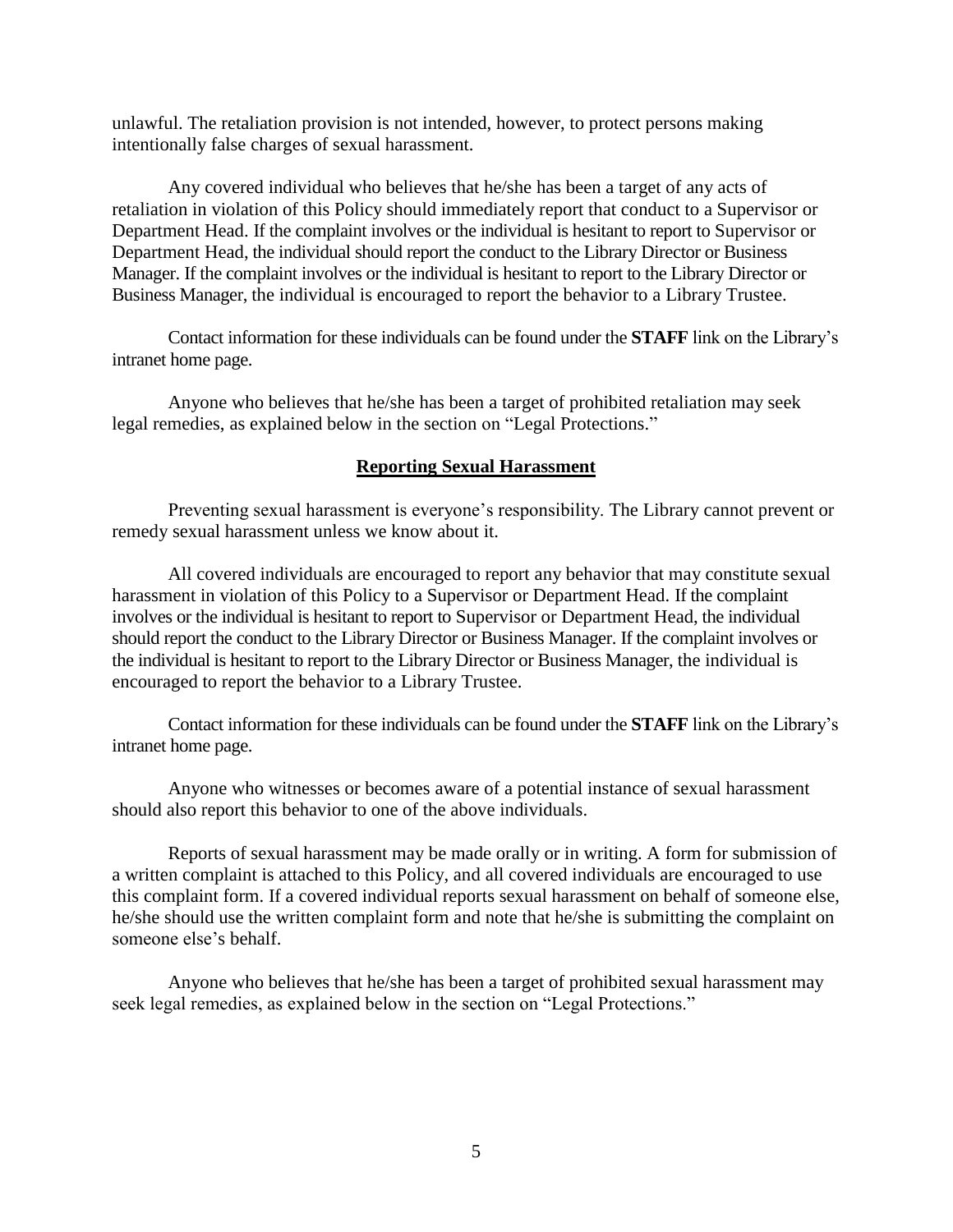### **Supervisory Responsibilities**

Any supervisor or manager who receives a complaint or information about suspected sexual harassment, observes what may be sexually harassing behavior or for any reason becomes aware of or suspects that sexual harassment is occurring or has occurred, is **required** to report that suspected sexual harassment to the Library Director, irrespective of whether the affected individual files a complaint. If the complaint or information involves the Library Director, the supervisor/manager must report the suspected sexual harassment to the Business Manager. If the complaint or information involves the Business Manager, the supervisor/manager must report the suspected sexual harassment to the Library Director.

Contact information for these individuals can be found under the **STAFF** link on the Library's intranet home page.

In addition to potentially being subject to appropriate corrective action, subject to any statutory or contractual limitations, if they engage in sexually harassing conduct or retaliation themselves, supervisors and managers will be subject to appropriate corrective action, subject to any statutory or contractual limitations, for failing to report suspected sexual harassment or for otherwise knowingly allowing sexual harassment to continue. Corrective action includes, but is not limited to, disciplinary action or termination of employment.

### **Complaint and Investigation of Sexual Harassment**

All complaints or information about sexual harassment will be investigated, whether that information was reported in oral or written form. An investigation of any complaint, information or knowledge of suspected sexual harassment will be prompt and thorough, commenced immediately and completed as soon as possible. All persons involved, including complainants, witnesses and alleged sexual harassers will be afforded due process, as outlined below, to protect their rights to a fair and impartial investigation.

All covered individuals, including supervisors and managers, may be required to cooperate as needed in an investigation of suspected sexual harassment to the extent permitted by law. Anyone who participates in an investigation will not be retaliated against for that reason. The Library will not tolerate retaliation against anyone who files a complaint, supports another's complaint or participates in an investigation regarding a violation of this Policy.

While the process may vary from case to case, the following investigation procedure must be followed when there is any indication that sexual harassment has taken, or is taking, place:

- The Library Director, or designee, will investigate all complaints of sexual harassment, except as otherwise outlined herein. Third parties may be designated to investigate a complaint or assist with any investigation.
- Upon receipt of a complaint or report of suspected sexual harassment, the Library Director, or designee, will conduct an immediate review of the allegations. If the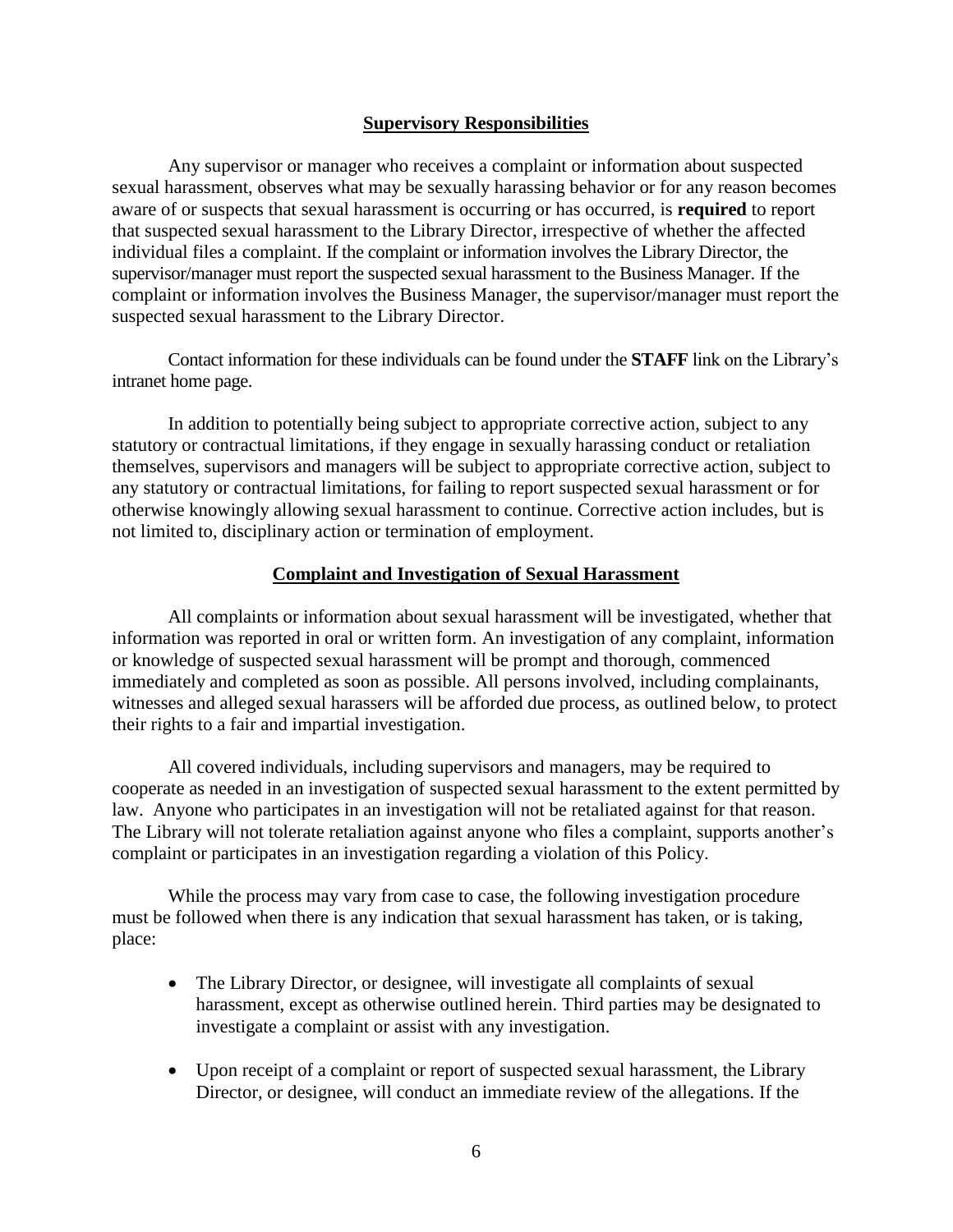complaint is oral, the Library Director, or designee, will encourage the complainant or informant to complete the written complaint form, a copy of which is attached to this Policy. If he or she refuses, the Library Director, or designee, will prepare a complaint form based on the oral reporting.

- If documents, emails, phone records or other paper or electronic records are relevant to the allegations, the Library will take steps to obtain and preserve them.
- The Library Director, or designee, will request and review all relevant documents, including all electronic communications.
- The Library Director, or designee, will interview all parties involved, including any relevant witnesses.
- All records of the investigation will be maintained in a secure and confidential location.
- The Library Director, or designee, will notify the individual who complained and the alleged perpetrator of the outcome of the investigation.
- The Library Director, or designee, will inform the individual who complained of his/her right to file a complaint or charge externally, as outlined below.

### **Corrective Action**

Any person, including covered individuals of every level who, upon an investigation in accordance with this Policy, is determined to have engaged in impermissible sexual harassment or retaliation in violation of this Policy, will be subject to appropriate corrective action, subject to any statutory or contractual limitations, including, but not limited to, disciplinary action (*e.g.*, suspension or termination of employment).

If the sexual harassment involves a non-employee or other individual, then other consequences may be implemented up to and including termination of any contractual or other relationship between the Library and the non-employee or other individual.

#### **Confidentiality**

The confidentiality and privacy of all parties involved in a complaint, report or investigation of suspected sexual harassment or retaliation in accordance with this Policy will be respected to the extent possible while permitting the Library to conduct a thorough investigation of the complaint or report and take appropriate corrective action as necessary.

## **Bad Faith Claims**

If, after investigating a complaint of sexual harassment, it is determined that a person has made a claim of sexual harassment or retaliation in bad faith, or intentionally provided false information regarding a claim of sexual harassment or retaliation, legal action and/or appropriate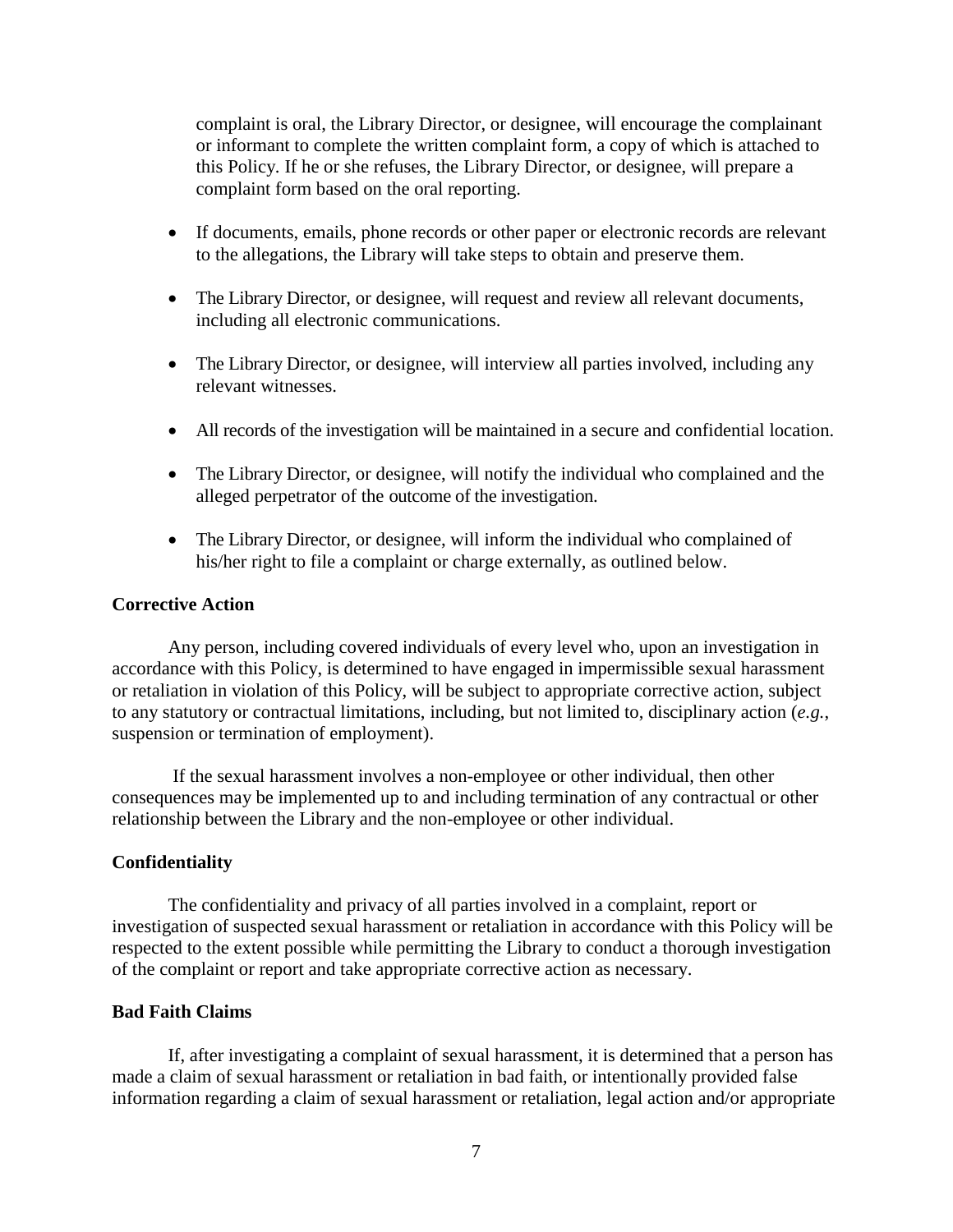corrective action including, but not limited to, disciplinary action, termination of employment and/or termination of any contractual or other relationship with the Library may be taken against that person, subject to any statutory or contractual limitations.

#### **Legal Protections and External Remedies**

Sexual harassment is not only prohibited by the Library, but it is also prohibited by State, federal and (where applicable) local law. Aside from the internal process at the Library, covered individuals may also choose to pursue legal remedies including, for example, in court and/or with the below governmental entities. While a private attorney is not required to file a complaint with a governmental agency, you may seek the legal advice of an attorney.

#### **New York State Human Rights Law (HRL)**

The HRL, codified as N.Y. Executive Law, Art. 15, § 290 *et seq.*, applies to employers in New York State with regard to sexual harassment and protects employees, paid and unpaid interns and non-employees regardless of immigration status. A complaint alleging violation of the Human Rights Law may be filed either with the Division of Human Rights (DHR) or in New York State Supreme Court. Complaints with the DHR may be filed any time within one year of the harassment. If an individual did not file at the DHR, they can sue directly in State court pursuant to the HRL within three years of the alleged harassment. An individual may not file with the DHR if they have already filed a HRL complaint in State court.

Complaining internally to the Library does not extend your time to file with the DHR or in court. The one-year and three-year time periods outlined above are counted from the date of the most recent incident of harassment.

You do not need an attorney to file a complaint with the DHR, and there is no cost to file. The DHR will investigate your complaint and determine whether there is probable cause to believe that sexual harassment has occurred. Probable cause cases are forwarded to a public hearing before an administrative law judge. If sexual harassment is found after a hearing, the DHR has the authority to award relief, which varies but may include requiring an employer to take action to stop the harassment, or redress the damage caused, including paying monetary damages, attorneys' fees and civil fines.

The DHR's main office contact information is: NYS Division of Human Rights, One Fordham Plaza, Fourth Floor, Bronx, New York 10458, (718) 741-8400. The contact information for DHR's Suffolk County Office is: 250 Veterans Memorial Highway, Suite 2B-49, Hauppauge, New York 11788, (631) 952-6434, www.dhr.ny.gov. Individuals can contact the DHR at (888) 392-3644 or visit dhr.ny.gov/complaint for more information about filing a complaint. The website has a complaint form that can be downloaded, filled out, notarized and mailed to the DHR. The website also contains contact information for DHR's regional offices across New York State.

### **Civil Rights Act of 1964**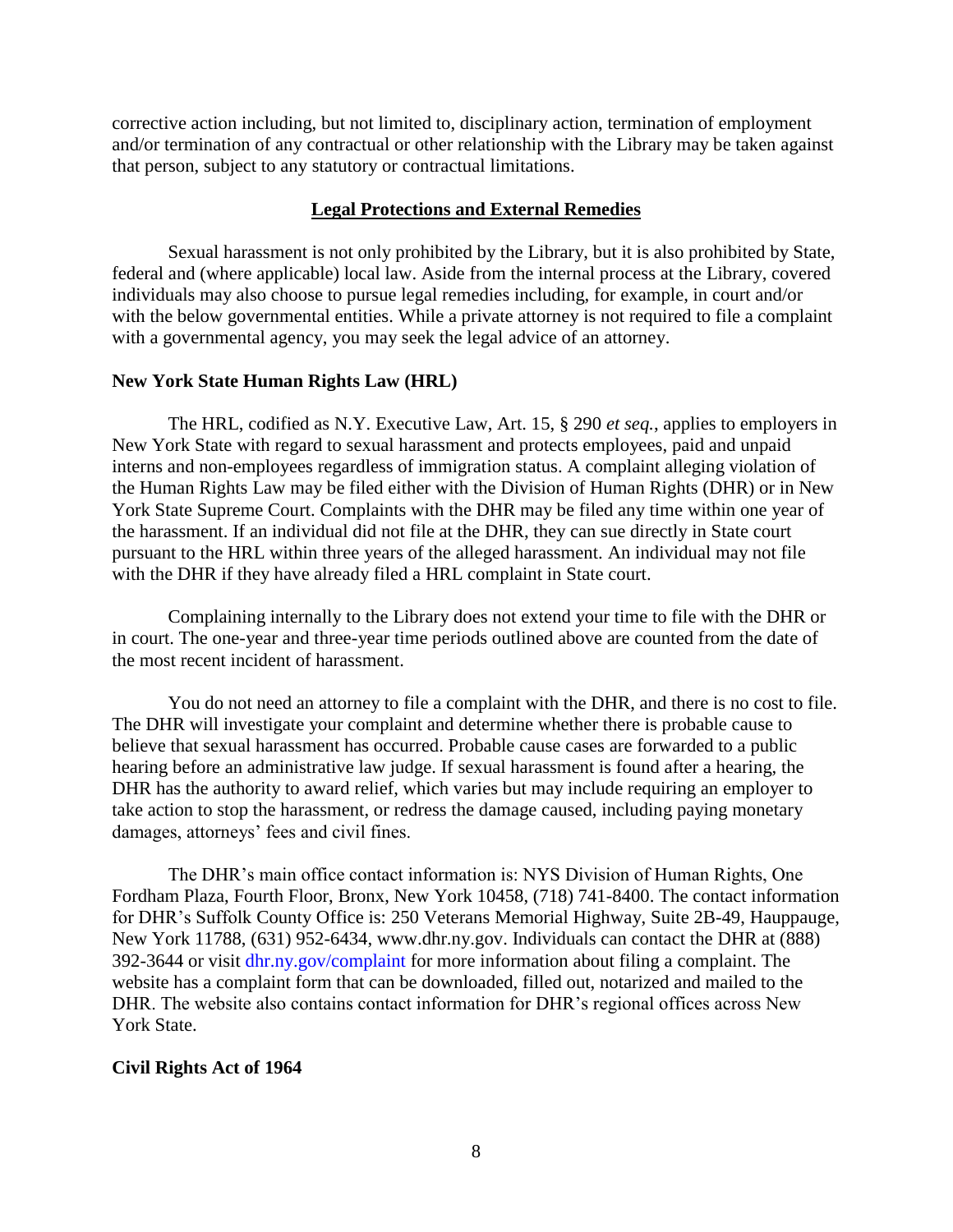The United States Equal Employment Opportunity Commission (EEOC) enforces federal anti-discrimination laws, including Title VII of the 1964 federal Civil Rights Act (codified as 42 U.S.C. § 2000e et seq.). An individual can file a complaint with the EEOC anytime within 300 days from the harassment. You do not need an attorney to file a complaint with the EEEOC and there is no cost to file. The EEOC will investigate the complaint and determine whether there is reasonable cause to believe that discrimination has occurred, at which point the EEOC will issue a Right to Sue letter permitting the individual to file a complaint in federal court.

The EEOC does not hold hearings or award relief, but may take other action including pursuing cases in federal court on behalf of complaining parties. Federal courts may award remedies if discrimination is found to have occurred.

If an employee believes that he/she has been discriminated against at work, he/she can file a "Charge of Discrimination." The EEOC has district, area, and field offices where complaints can be filed. Contact the EEOC by calling 1-800-669-4000 (1-800-669-6820 (TTY)), visiting their website at www.eeoc.gov or via email at info@eeoc.gov. If an individual filed an administrative complaint with the DHR, the DHR will file the complaint with the EEOC to preserve the right to proceed in federal court.

### **Local Protections**

Many localities enforce laws protecting individuals from sexual harassment and discrimination. An individual should contact the county, city or town in which they live or work to find out if one or more of these laws exist.

For example, anyone who lives or works in Suffolk County may file complaints of sexual harassment with the Suffolk County Human Rights Commission at: H. Lee Dennison Building, 100 Veterans Memorial Hwy, Third Floor, Hauppauge, NY 11788, (631) 853-5480.

#### **Contact the Police Department**

If the sexual harassment involves physical touching, coerced physical confinement or coerced sexual acts, the conduct may constitute a crime and affected individuals should contact the police department.

#### **Dissemination and Training**

This Policy should be posted prominently in all work locations to the extent practicable (for example, in a main office, but not an off-site work location). The Library will provide this Policy to all employees and will provide this Policy to new employees upon hire.

All employees will receive sexual harassment prevention training at least annually.

**We trust that everyone will continue to act responsibly to establish a working environment free of sexual harassment. We encourage you at any time to raise any questions you may have about this Policy.**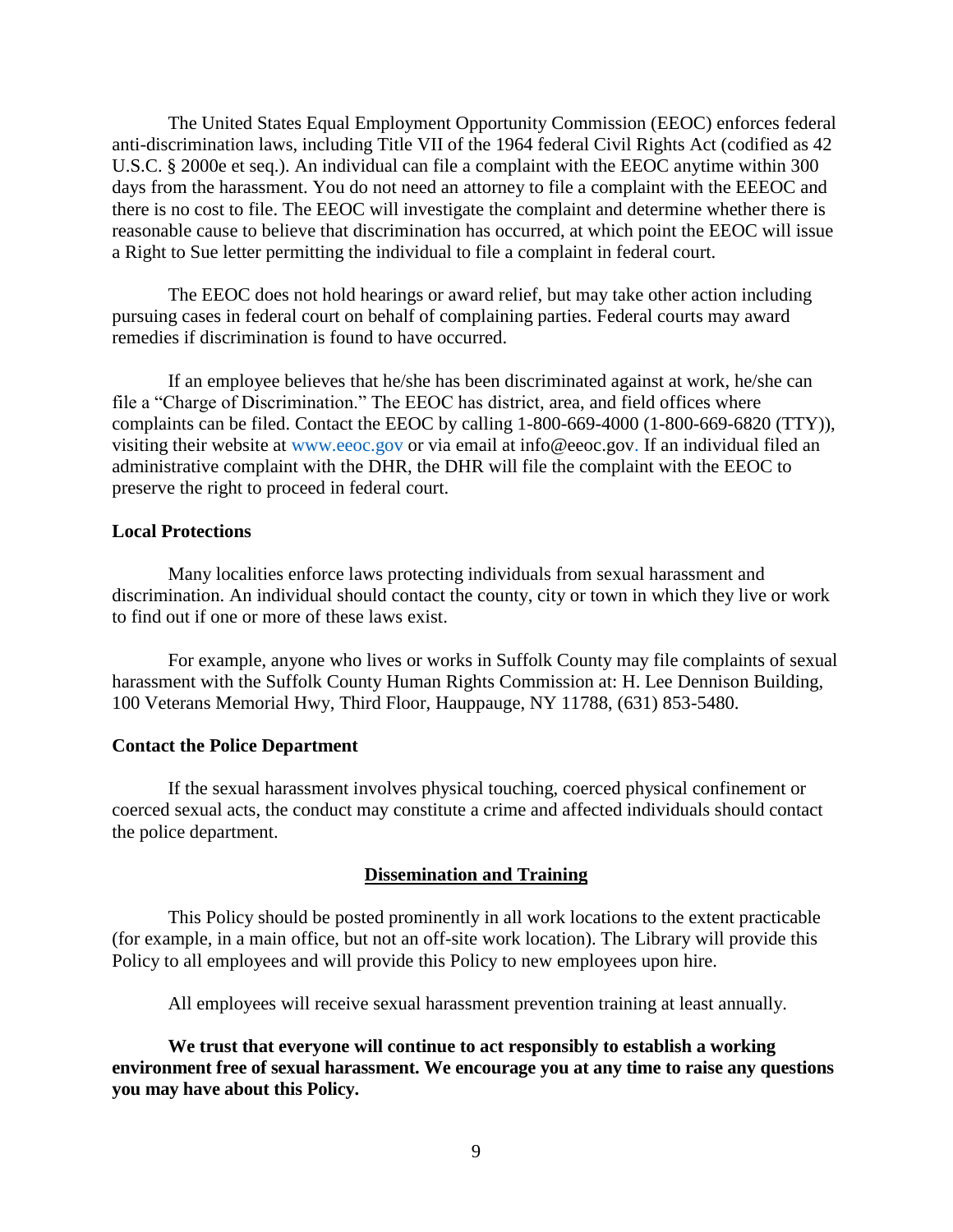# **SEXUAL HARASSMENT COMPLAINT FORM**

If you believe that you have been subjected to sexual harassment, you are encouraged to complete this form and submit it to a Supervisor or Department Head. If your complaint involves or you are hesitant to submit this form to a Supervisor or Department Head, you should submit the form to the Library Director or Business Manager. If your complaint involves or you are hesitant to submit this form to the Library Director or Business Manager, you should submit this form to a Library Trustee. Contact information for these individuals can be found under the **STAFF** link on the Library's intranet home page. This form can be submitted by: e-mail, intra-office mail in a sealed envelope, or hand delivered in a sealed envelope. Retaliation against anyone who, in good faith, files a sexual harassment complaint form is prohibited. If you are more comfortable reporting orally or in another manner, the Library will complete this form, provide you with a copy of it and follow its Policy Against Workplace Sexual Harassment by investigating the claims.

## **For additional resources, visit: ny.gov/programs/combating-sexual-harassment-workplace**

# **COMPLAINANT INFORMATION**

| <b>Select Preferred Communication Method:</b>               | Email:<br>Email Phone In person |
|-------------------------------------------------------------|---------------------------------|
| <b>SUPERVISORY INFORMATION</b>                              |                                 |
|                                                             |                                 |
|                                                             |                                 |
| <b>COMPLAINT INFORMATION</b>                                |                                 |
| 1. The complaint of Sexual Harassment is made about:        |                                 |
|                                                             |                                 |
|                                                             |                                 |
| Relationship to you: Supervisor Subordinate Co-Worker Other |                                 |